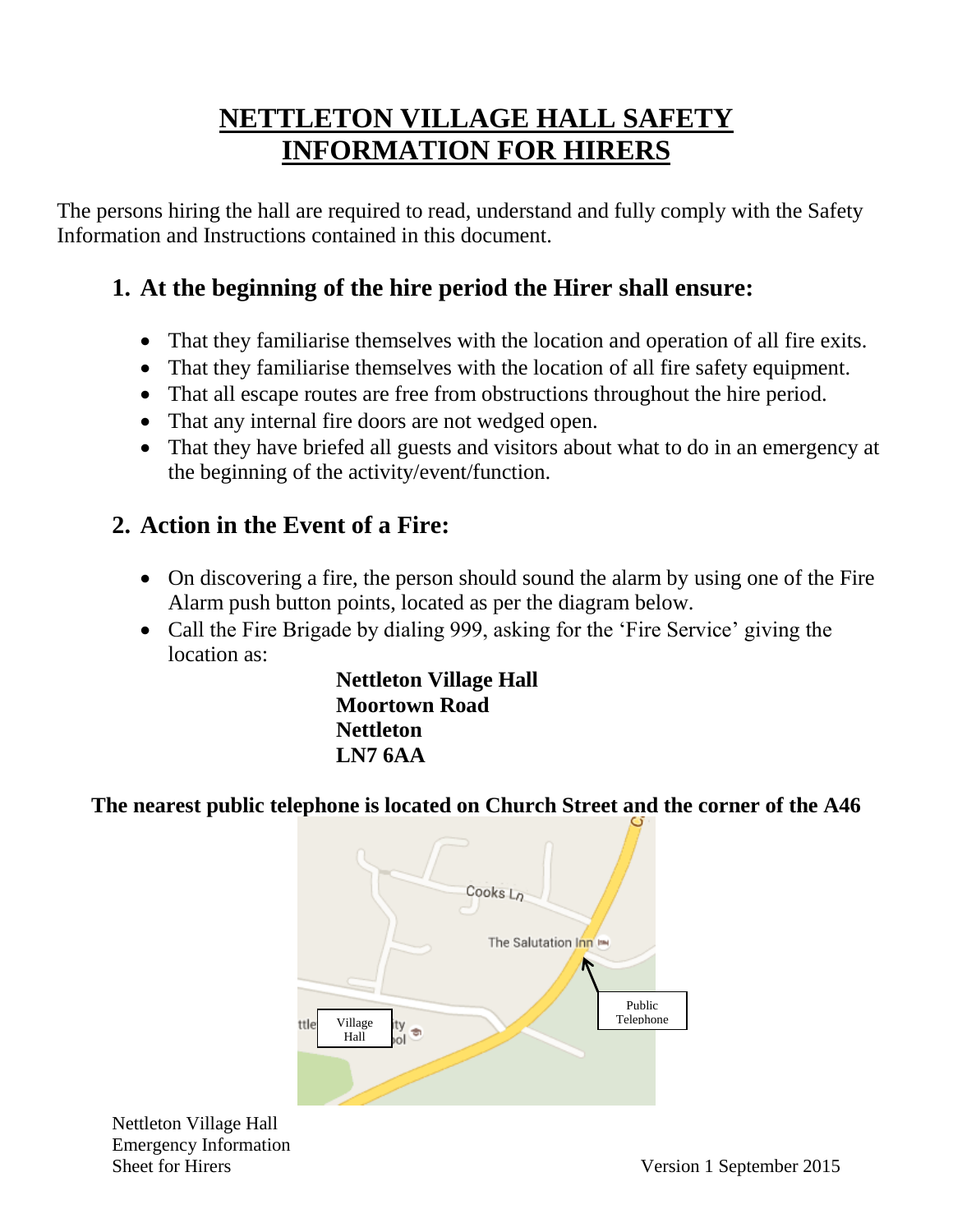- The Fire Brigade must be called to any outbreak of fire, however slight and the full details must be reported to the Village Hall management committee as soon as possible.
- If and only if, it is deemed safe and you are confident to do so, extinguish the fire with **the appropriate appliances and equipment provided.**
- Fire Fighting equipment is located as per the diagram below

#### **On hearing 'Fire, Fire, Fire' or the Fire/Smoke alarm, all persons on the premises are to:**

#### **3. Evacuate the building as follows:**

- Exit the building using the nearest Fire Exit. These are identified by the green illuminated signs.
- Make their way to the front of the hall and congregate in the carpark, left hand corner when leaving the building as indicated on the picture below.
- The 'Hirer/Person responsible for the event' should, where safe to do so, ensure the building is clear of all personnel and close all doors.
- The 'Hirer/Person responsible for the event' becomes the 'Incident Commander' and is responsible for:
	- Ensuring everybody is accounted for
	- Ensuring no authorised persons re-enter the building
	- Meet the Fire Brigade on their arrival and brief them of the situation.

At this point the Fire Brigade will take control of the situation.



Nettleton Village Hall Emergency Information